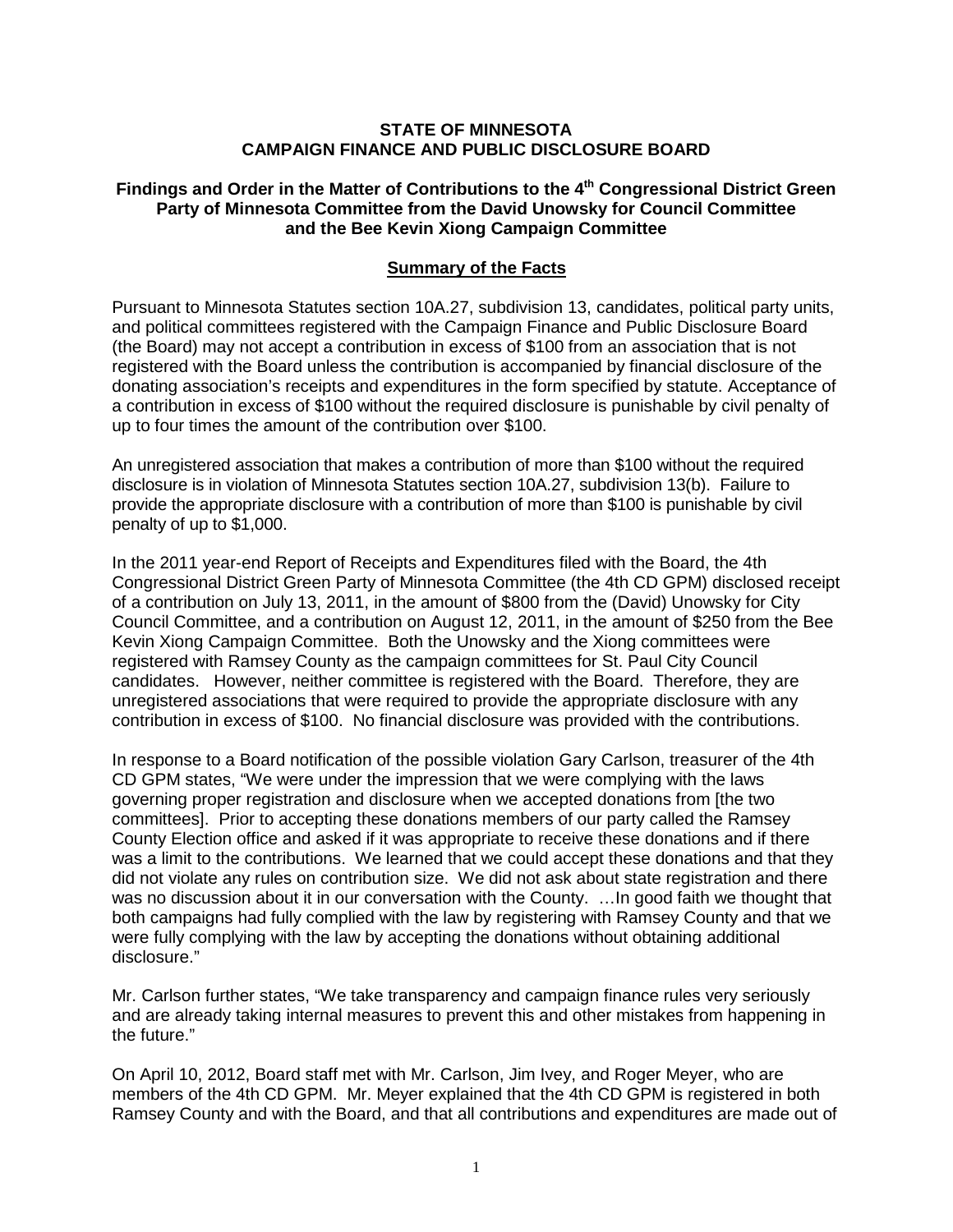one bank account. Mr. Meyer further explained that a primary purpose of the 4th CD GPM is to support Green Party candidates running for local office in Ramsey County.

In 2011, the 4th CD GPM asked for contributions from St. Paul city council candidates with the idea that the money collected would be used to print campaign pamphlets. The pamphlets that were printed listed the four Green Party candidates for St. Paul City Council equally, and candidates were included and provided brochures regardless of whether they contributed to the 4th CD GPM. Only the Bee Kevin Xiong Campaign Committee responded to the request for contributions with the donation of \$250.

On March 7, 2012, Bee Kevin Xiong came to the Board's office and stated to staff that the \$250 was for brochures, not a contribution. Mr. Xiong also provided a copy of his committee's report to Ramsey County in which the \$250 to the  $4<sup>th</sup>$  CD GPM is listed as a purchase of campaign brochures.

David Unowsky provided a written response on March 7, 2012, to the Board's notification. Mr. Unowsky states, "I assumed, apparently incorrectly, that my filings with Ramsey County were all that was needed. …When I decided in 2011 that I wasn't going to run for any office, I disbursed the remaining money, and filed the appropriate documents." The (David) Unowsky for City Council Committee terminated its registration with Ramsey County on September 11, 2011.

This matter was considered by the Board in executive session on May 1, 2012. The Board's decision is based on the correspondence and information received from Gary Carlson, Jim Ivey, Roger Meyer, Bee Kevin Xiong, and David Unowsky and on Board records.

## **Board Analysis**

The decision by the  $4<sup>th</sup>$  CD GPM to register with both Ramsey County and with the Board is appropriate for a committee that intends to be involved with both state and local level campaigns in Ramsey County. The 4th CD GPM may register and report under both regulatory authorities using only one bank account and one organizational structure as long as it reports all transactions to the Board and assumes the responsibility to operate under two separate and distinct reporting and compliance requirements. Where the provisions of Chapter 10A are more stringent than those of Ramsey County, the more stringent requirements must be followed. In this case two contributions which were permitted under Ramsey County regulations were prohibited under Chapter 10A without additional accompanying disclosure.

The Board has acknowledged on several occasions that it may be confusing for the officers of a committee registered in Ramsey County to view their committee as an "unregistered association" when a contribution is made to a committee registered under Chapter 10A. However, the registration, compliance, and reporting requirements for St. Paul City Council candidates are significantly different than the provisions of Chapter 10A. Without statutory authority, the Board must treat the political committee of candidate for local government as an unregistered association even when the committee files campaign reports with a county or municipality.

Mr. Xiong contends that the \$250 from his committee was not a contribution, but was rather a payment for campaign brochures printed by the 4th CD GPM. For the Board to accept this position there must be some relationship between the amount of money paid by the committee and the number of brochures printed for the committee. Information provided by the 4th CD GPM does not support such a relationship.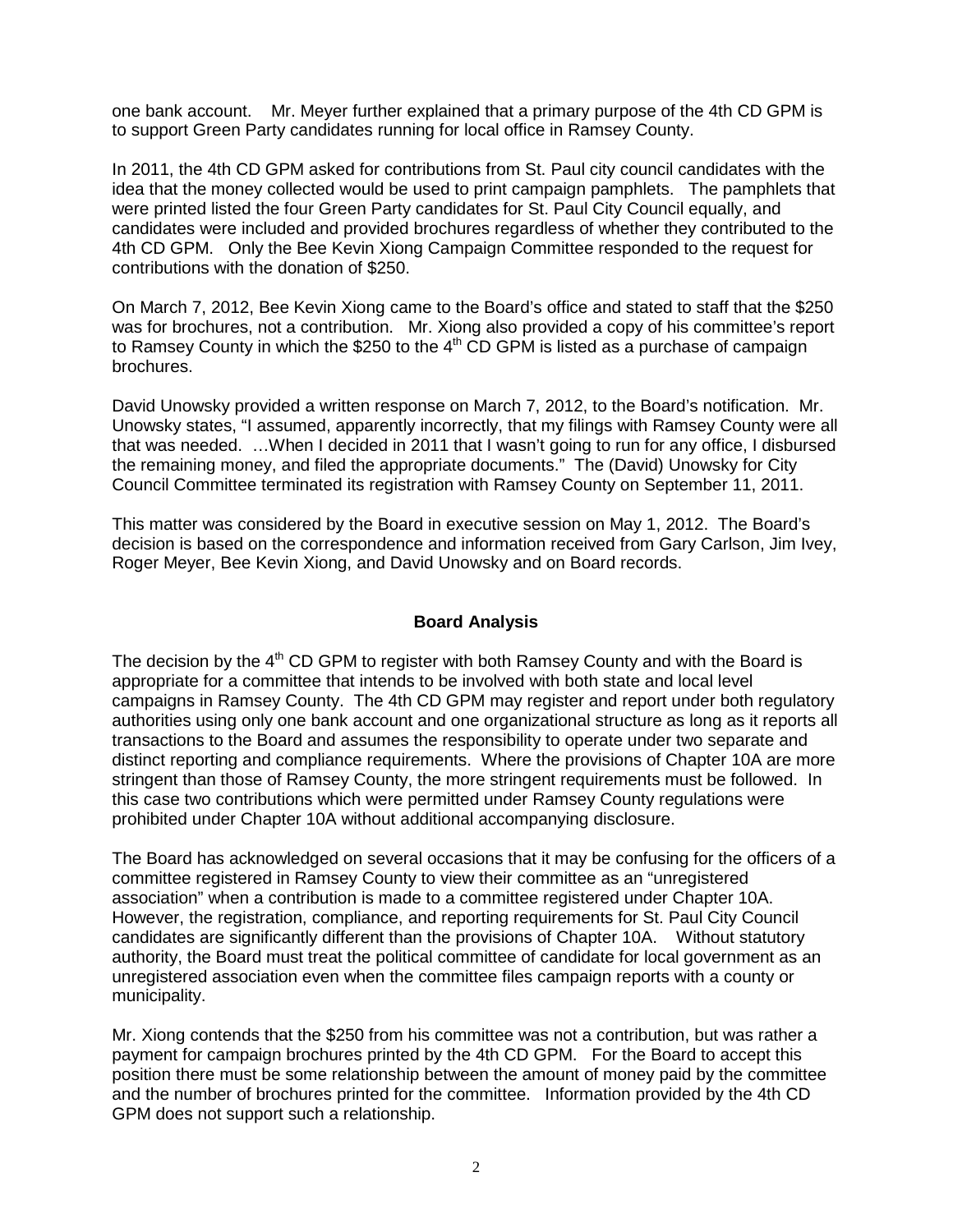There is no evidence of a written, or verbal, agreement that the number of pamphlets printed would relate to the amount of money received from a candidate. Indeed, three of the four candidates who are included on the pamphlet did not pay the 4th CD GPM any amount. Without an agreement that establishes the item to be purchased and the price to be paid, the Board has no basis to classify the \$250 as a payment for campaign brochures.

### **Based on the information outlined in the above Summary of the Facts and Relevant Statutes, the Board makes the following:**

# **Findings Concerning Probable Cause**

- 1. There is probable cause to believe that the 4th Congressional District Green Party of Minnesota violated Minnesota Statutes, section 10A.27, subdivision 13, when it accepted contributions in excess of \$100 from an unregistered association without receiving the appropriate disclosure with the contributions.
- 2. There is probable cause to believe that the (David) Unowsky for Council Committee violated Minnesota Statutes section 10A.27, subdivision 13 (b), when it made a contribution in excess of \$100 to the 4th Congressional District Green Party of Minnesota without providing the required disclosure.
- 3. There is probable cause to believe that the Bee Kevin Xiong Campaign Committee violated Minnesota Statutes section 10A.27, subdivision 13 (b), when it made a contribution in excess of \$100 to the 4th Congressional District Green Party of Minnesota without providing the required disclosure.
- 4. There is no probable cause to believe that the violations by the 4th Congressional District Green Party of Minnesota, the (David) Unowsky for Council Committee or the Bee Kevin Xiong Campaign Committee were intentional, or were done with the intent to circumvent the provisions of Chapter 10A.

# **Based on the above Findings Concerning Probable Cause, the Board issues the following:**

#### **ORDER**

- 1. The Board imposes a civil penalty of \$850, one times the amount by which the contributions exceeded \$100, on the 4th Congressional District Green Party of Minnesota for accepting and depositing contributions from two unregistered associations without the disclosure required by Minnesota Statutes section 10A.27, subdivision 13.
- 2. The 4th Congressional District Green Party of Minnesota is directed to forward to the Board payment of the civil penalty by check or money order payable to the State of Minnesota within thirty days of receipt of this order.
- 3. The 4th Congressional District Green Party of Minnesota is directed to refund \$150 to the Bee Kevin Xiong Campaign Committee and forward to the Board a copy of the check used to return the excess contribution within thirty days of receipt of this order.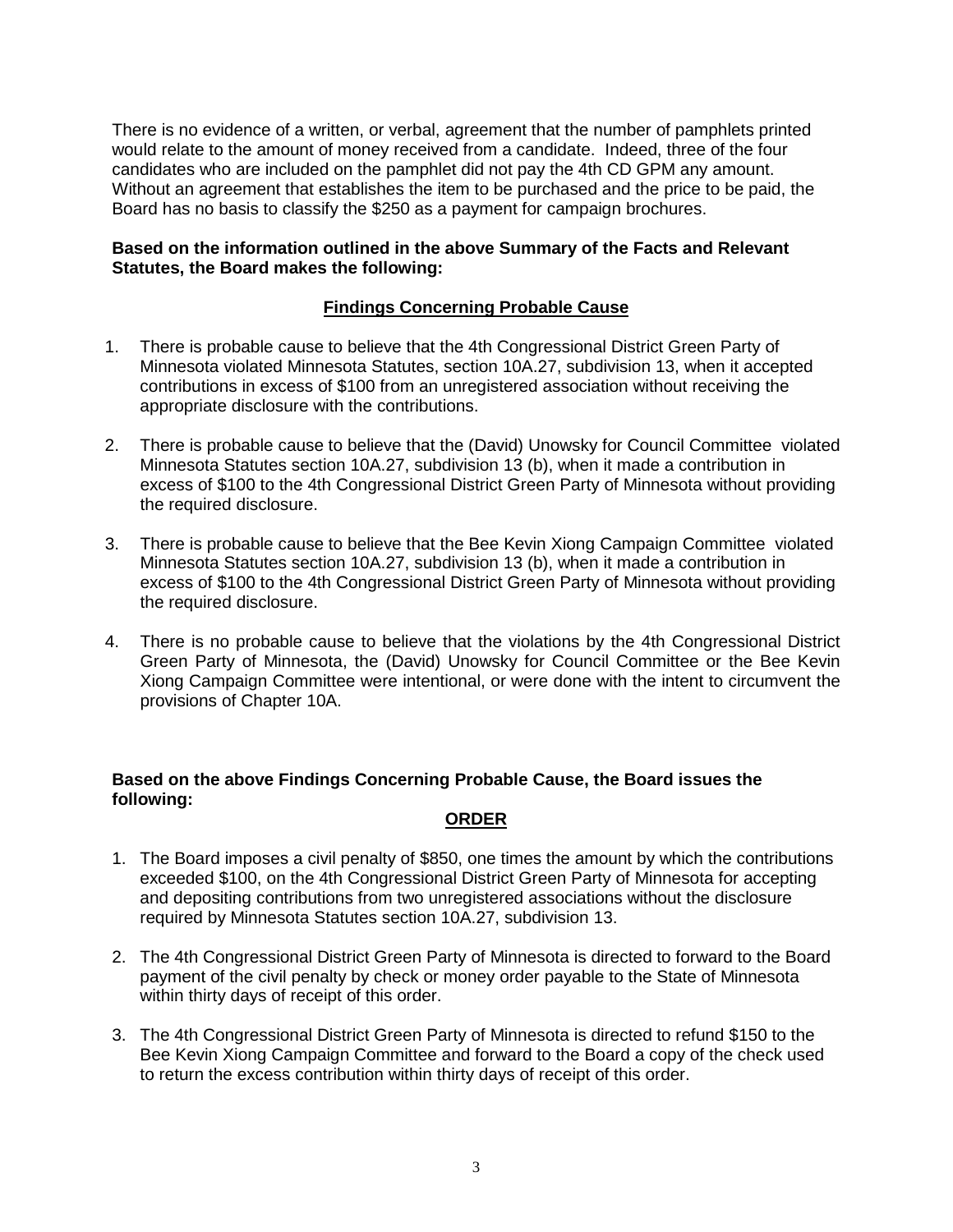- 4. The Board imposes a civil penalty of \$150, one times the amount that the contribution exceeded \$100, on the Bee Kevin Xiong Campaign Committee for making a contribution in excess of \$100 without providing the disclosure required by Minnesota Statutes section 10A.27, subdivision 13 (b).
- 5. The Bee Kevin Xiong Campaign Committee is directed to forward to the Board payment of the civil penalty by check or money order payable to the State of Minnesota within thirty days of receipt of this order.
- 6. In lieu of imposing a civil penalty against the (David) Unowsky for Council Committee, which no longer exists, the 4<sup>th</sup> Congressional District Green Party of Minnesota is directed to forward to the Board \$700, the amount of the contribution over \$100, by check or money order payable to the State of Minnesota within thirty days of receipt of this order for deposit into the state general fund.
- 7. If the 4th Congressional District Green Party of Minnesota or the Bee Xiong Campaign Committee does not comply with the provisions of this order, the Board's Executive Director may request that the Attorney General bring an action for the remedies available under Minnesota Statutes, section 10A.34.
- 8. The Board investigation of this matter is hereby made a part of the public records of the Board pursuant to Minnesota Statutes section 10A.02, subdivision 11, and upon the return of the excess contributions and payment by the civil penalties imposed herein, this matter is concluded.

Dated: May 1, 2012 */s/ Greg McCullough* 

 $\overline{\phantom{a}}$  , which is a set of the set of the set of the set of the set of the set of the set of the set of the set of the set of the set of the set of the set of the set of the set of the set of the set of the set of th

Greg McCullough, Chair Campaign Finance and Public Disclosure Board